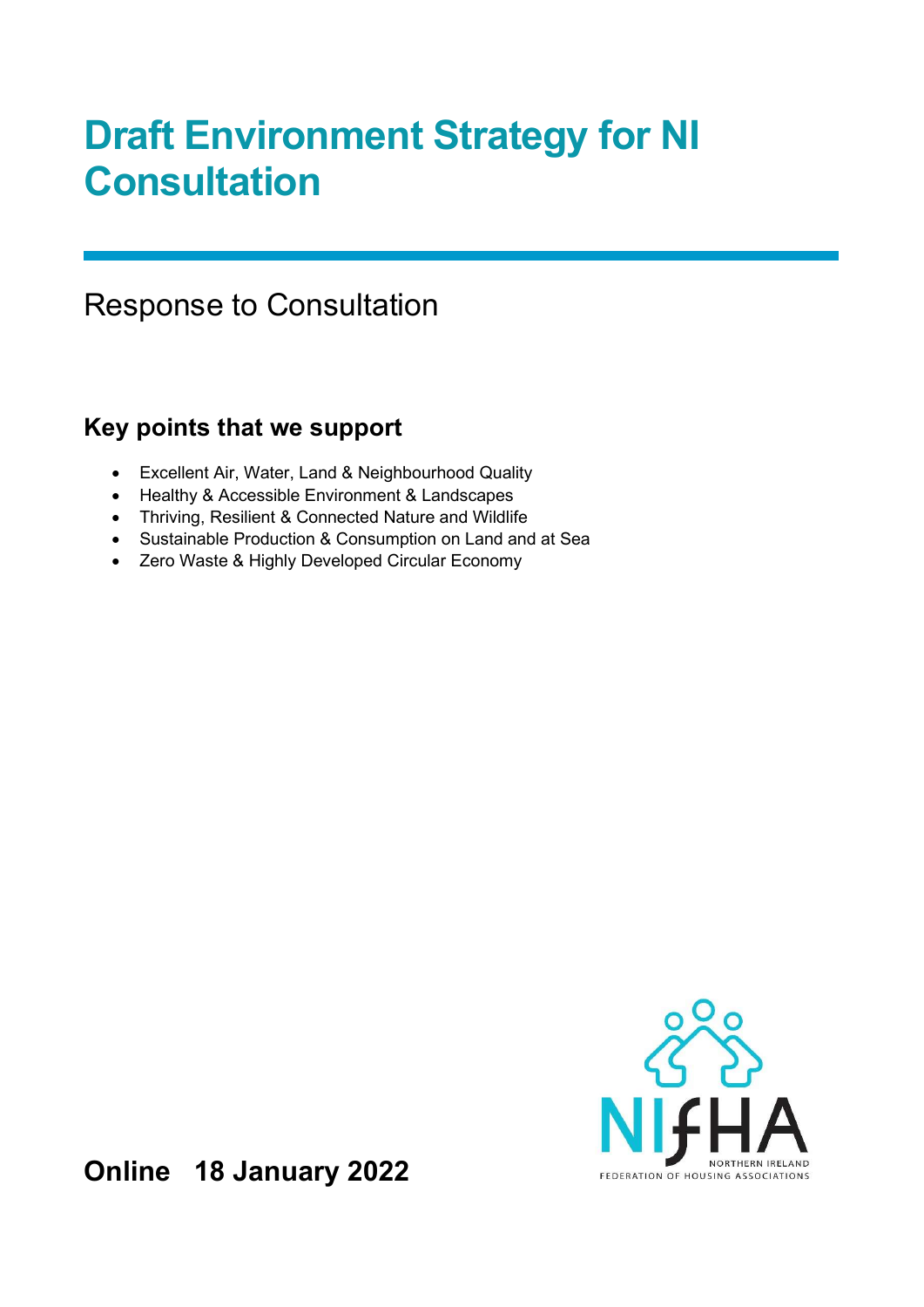# ABOUT NIFHA

The Northern Ireland Federation of Housing Associations, formed in 1977, is the representative body for Northern Ireland's 20 registered housing associations.

Our members are all not-for-profit organisations. Together, supported by the Department for Communities and the Housing Executive, they provide just under 56,000 social and affordable homes.

Housing associations access private finance to effectively double the number of homes they could build with government housing association grant alone.

Housing associations also deliver high quality care and support to help people stay as independent as possible.

Working in partnership with other organisations, they also invest millions each year in community services and facilities.

Our sector employs more than 3,200 people and manages housing assets worth £4.5 bn.

NIFHA welcomes the opportunity to comment on this Draft Environment Strategy for NI **Consultation** 

### PART 1: SETTING THE CONTEXT

The Environment Strategy is intended to be an overarching document setting out Northern Ireland's environmental priorities for the coming decades and will form part of the Green Growth agenda (the Green Growth Strategy will provide more detail on actions in respect of climate change & greenhouse gas emissions).

The Environment Strategy will form the basis for a coherent and effective set of interventions that can deliver real improvements in the quality of the environment and thereby improve the health and well-being of all who live and work here; elevate Northern Ireland to an environmental leader; create opportunities to develop our economy; and enable us to play our part in protecting the global environment for decades to come.

## PART 2: CONSULTATION QUESTIONS

#### Point 1

Environmental Outcome covers key elements of our environment including air quality; water quality; land quality and local environment quality. For many people, these environmental issues represent their day-to-day experience of 'the environment' - from the air they breathe, to the quality of their drinking water and the condition of their local neighbourhood.

1A. Do You Agree with Strategic Environmental Outcome (SEO) 1: 'Excellent Air, Water, Land & Neighbourhood Quality'?

Yes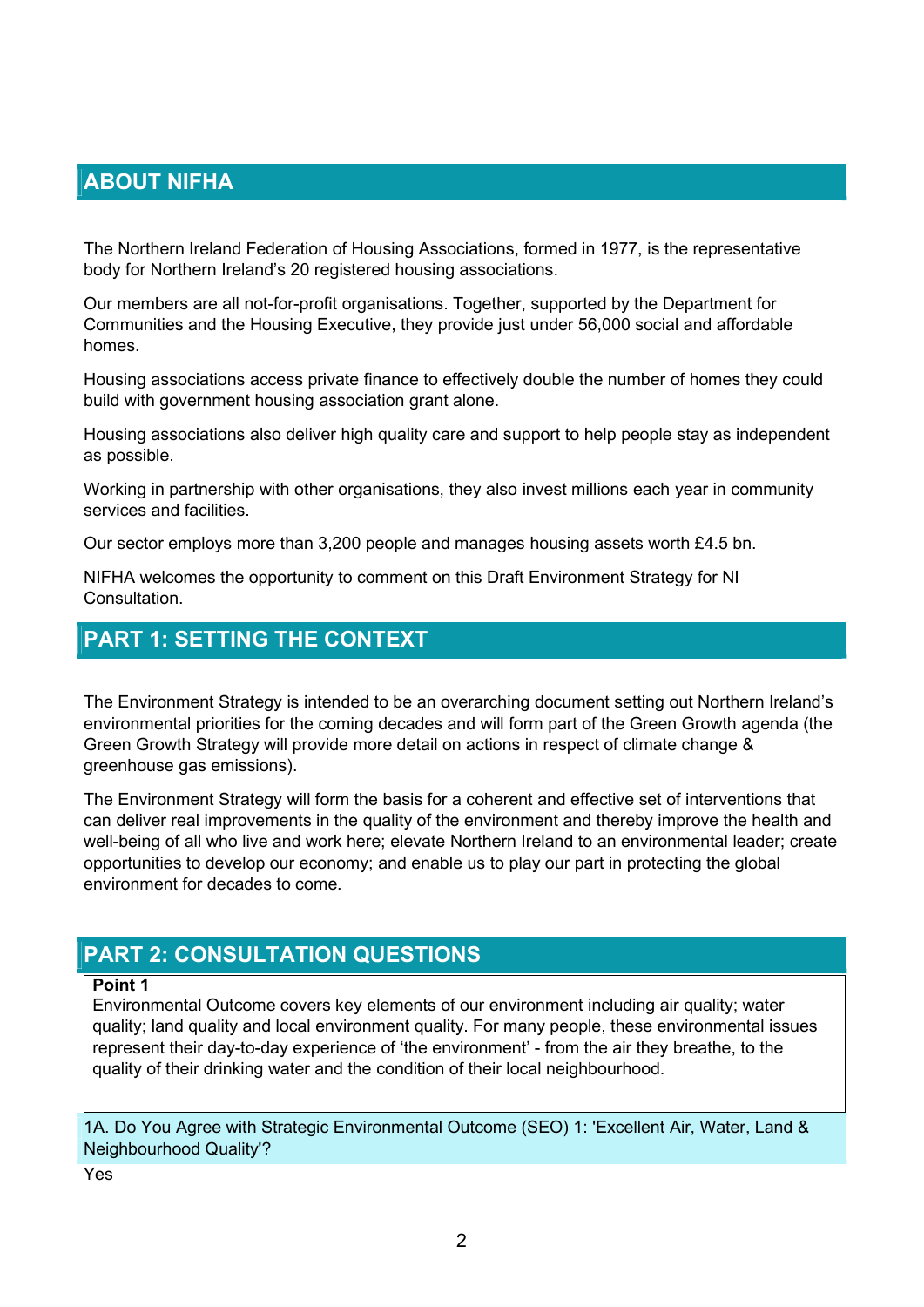#### 1B. Are You Content with SEO 1 Tables (1 To 6)?

| Table 1: Air Quality                                            |
|-----------------------------------------------------------------|
| Table 2: Water Resources: Quality & Quantity                    |
| Table 3: Marine and Coastal Water Resources: Quality & Quantity |
| Table 4: Sustainable Drainage & Wastewater Management           |
| Table 5: Neighbourhood Environment Quality                      |
| Table 6: Dilapidated Buildings & Neglected Sites                |

Yes. However, we require significant investment in wastewater infrastructure to enable ongoing creation of new social homes throughout Northern Ireland and there needs to be specific targets to allow this.

#### Point 2

Our environment is our single greatest asset. It is key to our well-being, both in an economic sense and in terms of our general physical, mental and social health - as individuals and as a society.

Engaging with people of all ages, communities, business, local and central government and the third sector will be crucial to the delivery and success of the Environment Strategy. This includes both physically engaging people with the natural and historic environment - through the provision of quality natural spaces and opportunities for outdoor recreation & learning - and engaging people and organisations with the processes and interventions that will improve our environment in the coming years and decades.

2A. Do You Agree with Strategic Environmental Outcome (SEO) 2: 'Healthy & Accessible Environment & Landscapes Everyone Can Connect With & Enjoy'?

Yes however, Green spaces are valuable for our communities and how they are accessed and connected is important. We note that there is no reference to roaming \ walking rights on private land as are available in other parts of the UK.

#### 2B. Are You Content with SEO 2 Tables (7 To 12)?

Table 7: Connecting People to the Environment: Landscapes, Seascapes & Natural **Beauty** 

Table 8: Connecting People to the Environment: Outdoor Recreation & Natural Space **Provision** 

Table 9: Environnent Engagement Index (EEI)

Table 10: The Next Generation

Table 11: Sustainable Settlements

Table 12: Historic Environment

Yes. However, the strategy should recognise that Housing Associations also have a role in promoting sustainable settlements. There are also significant opportunities to create sustainable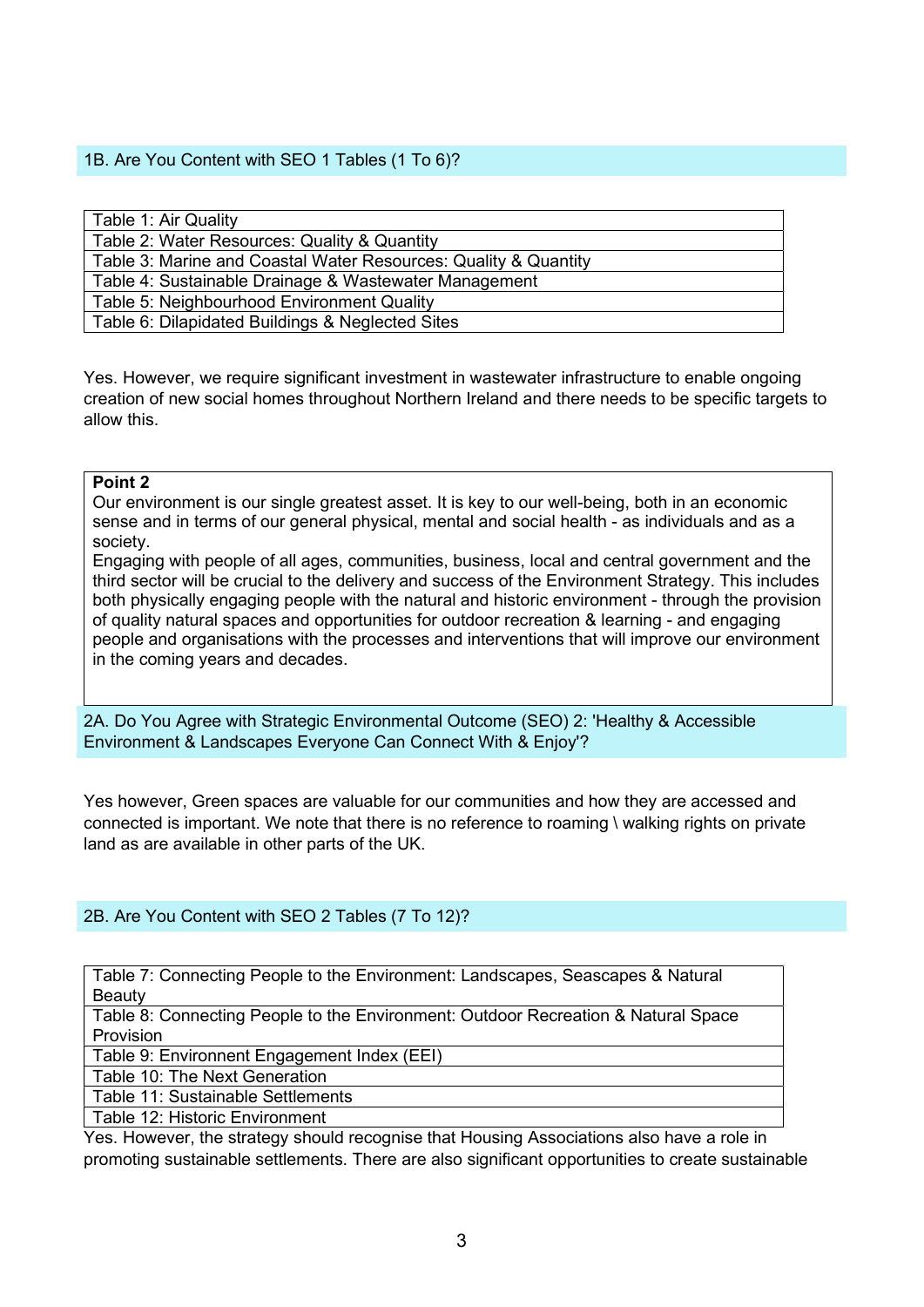housing solutions in many of our towns and cities through pro-active targeting of vacant properties and improving the wastewater treatment infrastructure.

#### Point 3

We are an integral part of nature, and reliant on nature to sustain life. We can positively impact nature as we engage with it, protecting, maintaining, and enhancing a clean and healthy environment as we live, work and play. However, we can also cause harm to the environment, and this negative engagement is increasingly causing impacts to health, well-being and future sustainability.

3a. Do You Agree with Strategic Environmental Outcome (SEO) 3: 'Thriving, Resilient & Connected Nature And Wildlife'?

Yes

However, we note a number of areas that are ambiguous e.g.: 'increase in woodland' – this is fully supported but it needs to be native woodland.

Two of the targets refer to peatlands. There is no specific nature targets relating to the single greatest use of our land, i.e. agriculture.

#### 3B. Are You Content with SEO 3 Tables (13 To 15)?

Table 13: Protecting Nature on Land Table 14: Protecting Nature at Sea Table 15: Natural Capital

Yes

#### Point 4

Sustainable production & consumption involves the production and use of products and services in a manner that is environmentally benign, socially beneficial and economically viable over their whole life cycle. Key to this is 'resource efficiency', commonly defined as using the Earth's limited resources in a sustainable manner while minimising impacts on the environment. This is something that applies across all sectors - including industry, agriculture and energy.

4a. Do You Agree with Strategic Environmental Outcome (SEO) 4: 'Sustainable Production & Consumption On Land And At Sea'?

Yes

4b. Are You Content with SEO 4 Tables (16 To 24)?

| Table 16: Future Agricultural Policy         |
|----------------------------------------------|
| Table 17: Energy                             |
| Table 18: Productive & Sustainably Used Seas |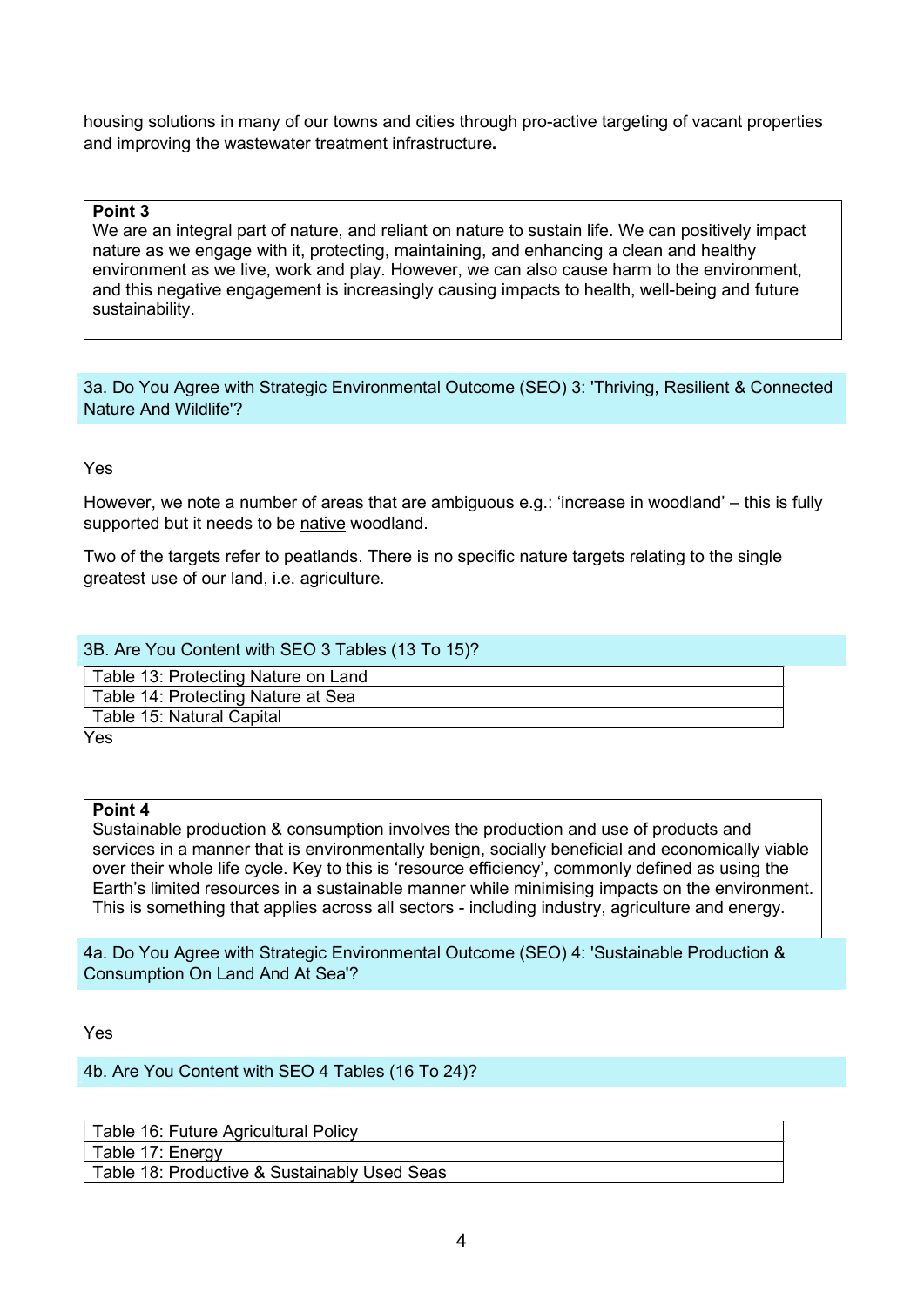| Table 19: Producer Responsibility                    |
|------------------------------------------------------|
| Table 20: Reducing Single-Use Plastic (SUP)          |
| Table 21: Carrier Bags                               |
| Table 22: Chemicals                                  |
| Table 23: Environmental Regulation: Permitting       |
| Table 24: Antimicrobial & Disinfectant Contamination |

Yes, although there is in Table 16 no reference to controls or reductions on the use of pesticides or herbicides.

#### Point 5

The Circular Economy is an economic system which reduces overall demand for resources, retains the value of resources and seeks to regenerate our natural ecosystems. By designing things differently, we can reduce overall demand for raw materials, reduce waste generation and create things that retain value throughout their entire life cycle. By keeping technical and natural materials in circulation for longer at their highest value we retain their embodied carbon and can increase nature's ability to sequester carbon.

A circular economy is fuelled by renewable energy and while the decarbonisation of the energy sector is a necessary part of achieving net zero, the circular economy is an equally essential element because by its application we create more sustainable production and consumption patterns which are needed to tackle resource scarcity, inequality and waste generation. The circulation of natural materials can create new bio-economy enterprises and will help regenerate natural systems. In a Circular Economy system we create places where people have greater access to products, businesses thrive by becoming more resource efficient and we improve the health of natural ecosystems.

5a. Do You Agree with Strategic Environmental Outcome (SEO) 5: 'Zero Waste & Highly Developed Circular Economy'?

Yes

5b. Are You Content with SEO 5 Tables (25 To 27)?

| Table 25: Circular Economy                     |
|------------------------------------------------|
| Table 26: Waste Management                     |
| Table 27: Illegal Waste Disposal & Fly-tipping |
| Yes                                            |

#### Point 6

There is broad acceptance of the desirability of shifting towards a low-carbon economy and ensuring society can respond and adapt to the impacts of climate change. Northern Ireland is the only part of the UK which does not have bespoke local climate change legislation. The Executive is committed to delivering a Climate Change Act for Northern Ireland and growing a low carbon skills base to enable Northern Ireland to play its part in limiting the rise in global temperatures to 1.5℃.

6A. Do You Agree with Strategic Environmental Outcome (SEO) 6: 'Fair Contribution To UK Net Zero Greenhouse Gas Emissions & Improved Climate Resilience And Adaptability'?